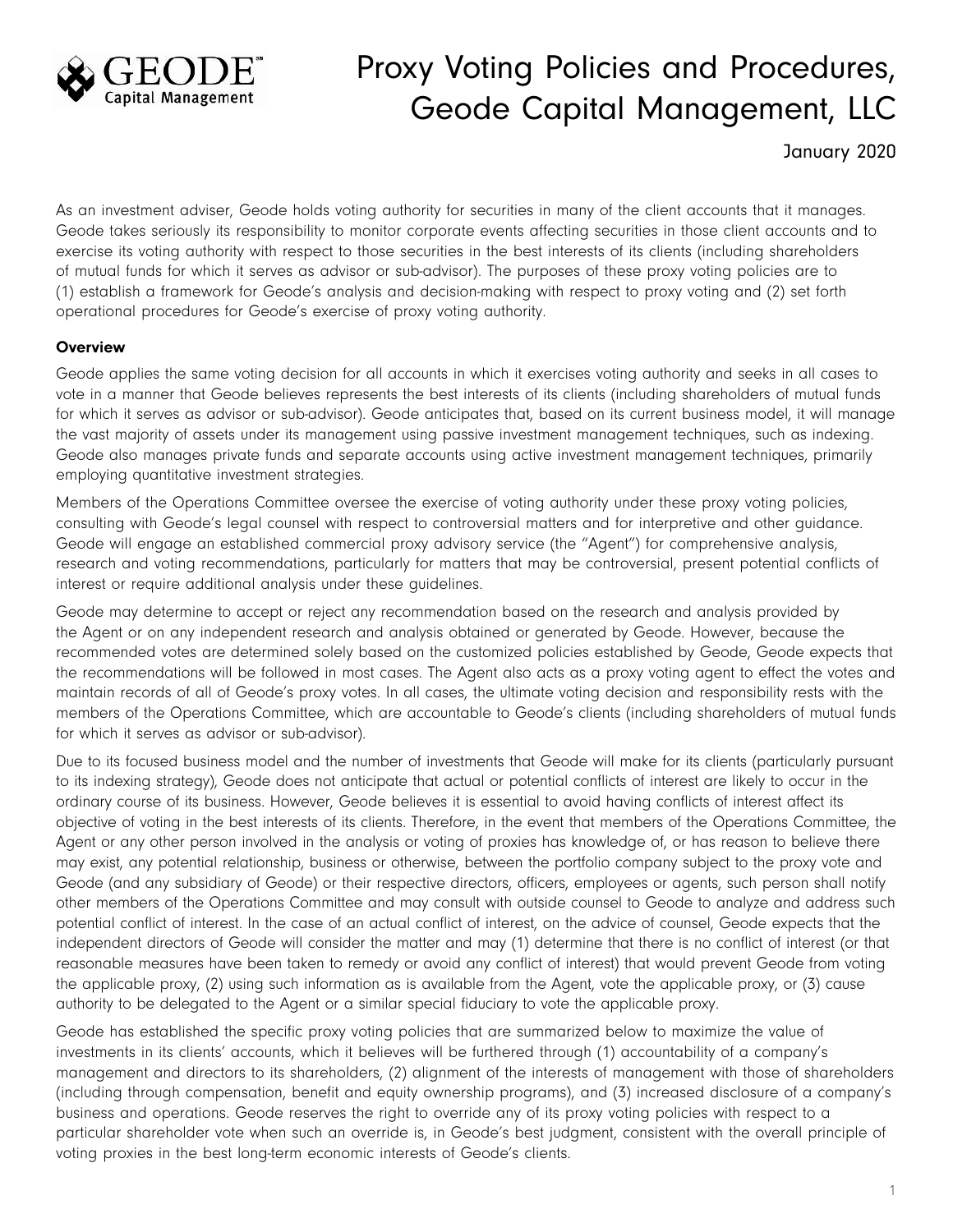

## Policies

All proxy votes shall be considered and made in a manner consistent with the best interests of Geode's clients (including shareholders of mutual fund clients) without regard to any other relationship, business or otherwise, between the portfolio company subject to the proxy vote and Geode or its affiliates. As a general matter, (1) proxies will be voted FOR incumbent members of a board of directors and FOR routine management proposals, except as otherwise addressed under these policies; (2) shareholder and non-routine management proposals addressed by these policies will be voted as provided in these policies; and (3) shareholder and non-routine management proposals not addressed by these policies will be evaluated by members of Geode's Operations Committee based on fundamental analysis and/or research and recommendations provided by the Agent, other third-party service providers, and the members of the Operations Committee, proposals will be evaluated] based on [analysis, research, etc.] provided by the Agent, other third-party service providers and the members of the Operations Committee, and the members of the Operations Committee shall make the voting decision.

When voting the securities of non-US issuers, Geode will evaluate proposals in accordance with these policies but will also take local market standards and best practices into consideration. Geode may also limit or modify its voting at certain non-US meetings (e.g., if shares are required to be blocked or reregistered in connection with voting).

Geode's specific policies are as follows:

#### I. Election of Directors

Geode will generally vote FOR incumbent members of a board of directors except:

- **Attendance.** The incumbent board member failed to attend at least 75% of meetings in the previous year and does not provide a reasonable explanation.
- **Independent Directors.** Nominee is not independent and full board comprises less than a majority of independents. Nominee is not independent and sits on the audit, compensation or nominating committee.
- Director Responsiveness. The board failed to act on shareholder proposals that received approval by Geode and a majority of the votes cast in the previous year. The board failed to act on takeover offers where the majority of shareholders tendered their shares. At the previous board election, directors received more than 50 percent withhold/against votes of the shares cast, and the company failed to address the issue(s) that caused the high withhold/against vote.
- Golden Parachutes. Incumbent members of the compensation committee adopted or renewed an excessive golden parachute within the past year.
- In Other Circumstances where a member of the board has acted in a manner inconsistent with the interests of shareholders of a company whose securities are held in client accounts.

#### II. Majority Election

Unless a company has a policy achieving a similar result, Geode will generally vote in favor of a proposal calling for directors to be elected by a majority of votes cast in a board election provided that the plurality vote applies when there are more nominees than board seats.

# III. Say on Pay (non-binding)

- **Advisory Vote on Executive Compensation.** Geode will generally vote AGAINST advisory vote when: (1) there is a significant misalignment between executive pay and company performance, (2) the company maintains significant problematic pay practices; or (3) the board exhibits a significant level of poor communication and responsiveness to shareholders.
- Frequency Vote. Geode will generally vote FOR having an advisory vote on executive compensation every year.
- **Advisory Vote on Golden Parachute.** Geode will vote AGAINST excessive change-in- control severance payments.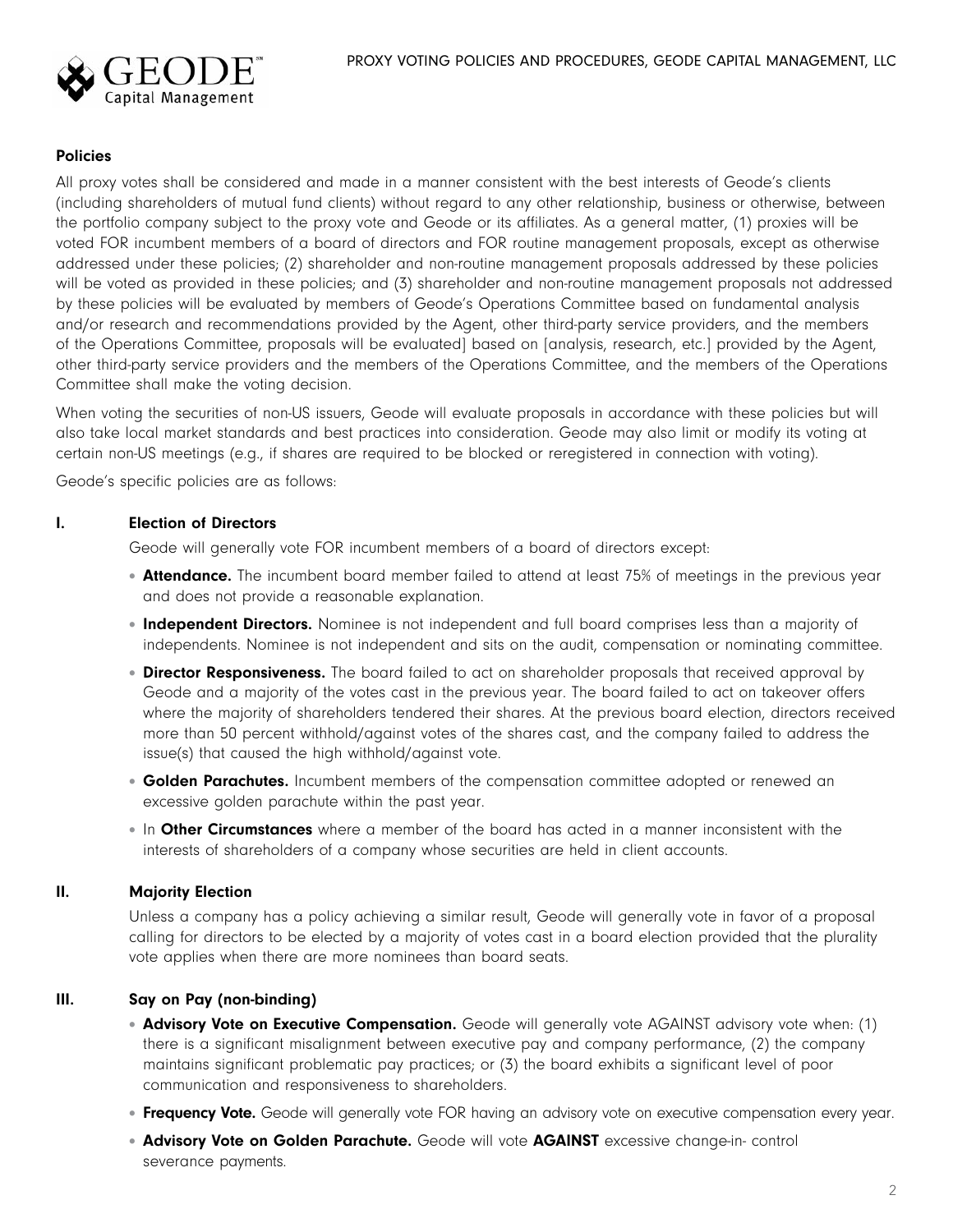

# IV. Vote AGAINST Anti-Takeover Proposals, including:

- **Addition of Special Interest Directors** to the board.
- Authorization of "Blank Check" Preferred Stock. Geode will vote FOR proposals to require shareholder approval for the distribution of preferred stock except for acquisitions and raising capital in the ordinary course of business.
- **Classification of Boards,** Geode will vote FOR proposals to de-classify boards.
- Fair Price Amendments, other than those that consider only a two-year price history and are not accompanied by other anti-takeover measures.
- **Golden Parachutes,** that Geode deems to be excessive in the event of change-in-control.
- Poison Pills. Adoption or extension of a Poison Pill without shareholder approval will result in our voting AGAINST the election of incumbents or a management slate in the concurrent or next following vote on the election of directors, provided the matter will be considered if (a) the board has adopted a Poison Pill with a sunset provision; (b) the Pill is linked to a business strategy that will result in greater value for the shareholders; (c) the term is less than three years; (d) the Pill includes a qualifying offer clause; and (e) shareholder approval is required to reinstate the expired Pill. Geode will vote FOR shareholder proposals requiring or recommending that shareholders be given an opportunity to vote on the adoption of poison pills.
- Reduction or Limitation of Shareholder Rights (e.g., action by written consent, ability to call meetings, or remove directors).
- **Reincorporation** in another state (when accompanied by Anti-Takeover Provisions, including increased statutory anti-takeover provisions). Geode will vote FOR reincorporation in another state when not accompanied by such anti-takeover provisions.
- Requirements that the Board Consider Non-Financial Effects of merger and acquisition proposals.
- . Requirements regarding Size, Selection and Removal of the Board that are likely to have an antitakeover effect (although changes with legitimate business purposes will be evaluated).
- Supermajority Voting Requirements (i.e., typically 2/3 or greater) for boards and shareholders. Geode will vote FOR proposals to eliminate supermajority voting requirements.
- Transfer of Authority from Shareholders to Directors.
- **V.** Vote FOR proposed amendments to a company's certificate of incorporation or by-laws that enable the company to Opt Out of the Control Shares Acquisition Statutes.
- VI. Vote AGAINST the introduction of new classes of Stock with Differential Voting Rights.
- VII. Vote AGAINST introduction and FOR elimination of Cumulative Voting Rights, except in certain instances where it is determined not to enhance shareholders' interests.
- VIII. Vote FOR elimination of Preemptive Rights.
- IX. Vote FOR Anti-Greenmail proposals so long as they are not part of anti-takeover provisions (in which case the vote will be AGAINST).
- X. Vote FOR charter and by-law amendments expanding the Indemnification of Directors to the maximum extent permitted under Delaware law (regardless of the state of incorporation) and vote **AGAINST** charter and by-law amendments completely Eliminating Directors' Liability for Breaches of Care.
- XI. Vote FOR proposals to adopt Confidential Voting and Independent Vote Tabulation practices.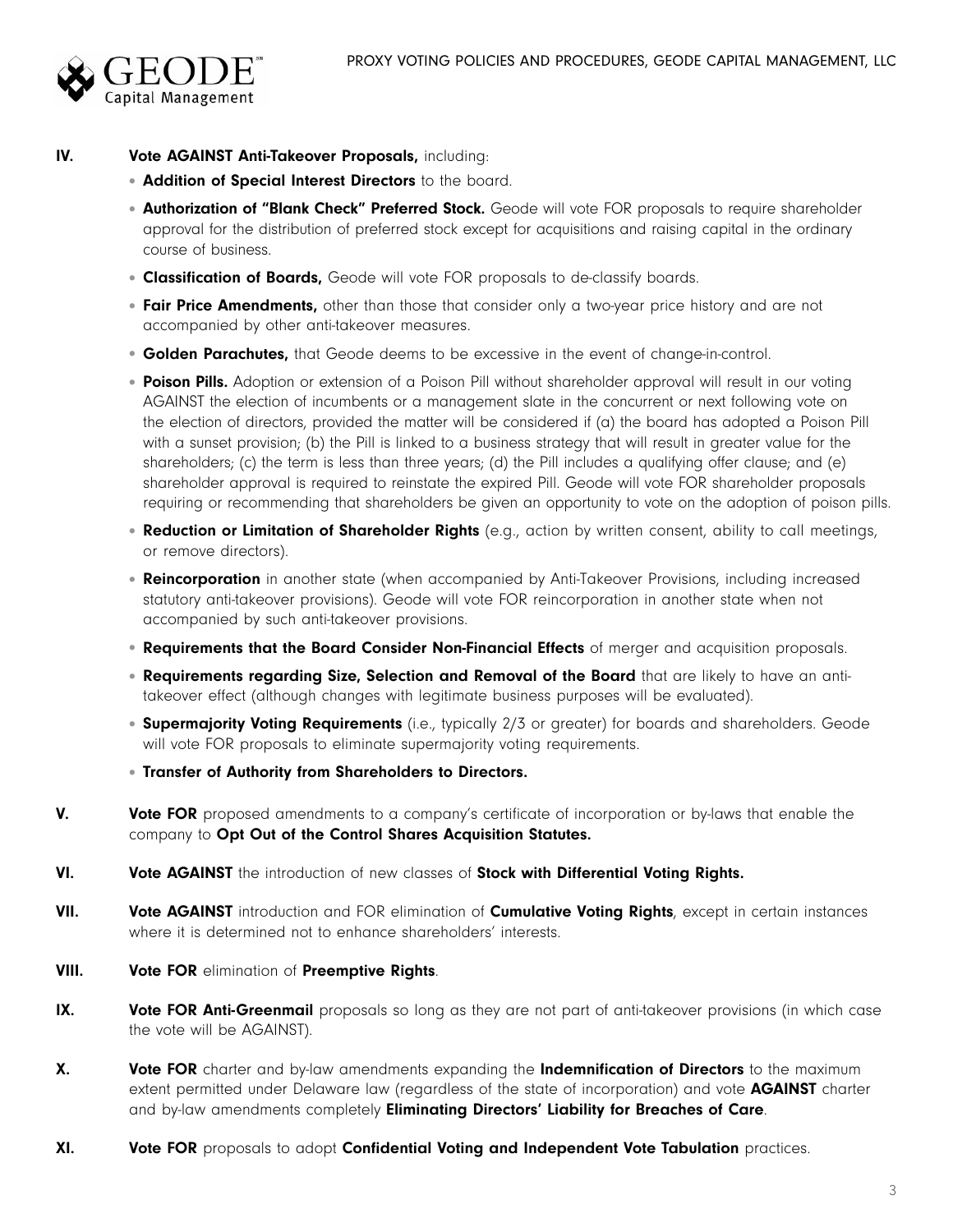

- XII. Vote FOR Open-Market Stock Repurchase Programs, unless there is clear evidence of past abuse of the authority: the plan contains no safeguards against selective buybacks, or the authority can be used as an antitakeover mechanism.
- XIII. Vote FOR management proposals to implement a Reverse Stock Split when the number of authorized shares will be proportionately reduced or the Reverse Stock Split is necessary to avoid de-listing.
- XIV. Vote FOR management proposals to Reduce the Par Value of common stock unless the proposal may facilitate an anti-takeover device or other negative corporate governance action.
- XV. Vote FOR the Issuance of Large Blocks of Stock if such proposals have a legitimate business purpose and do not result in dilution of greater than 20%. However, a company's specific circumstances and market practices may be considered in determining whether the proposal is consistent with shareholders' interests.
- XVI. Vote AGAINST Excessive Increases in Common Stock. Vote AGAINST increases in authorized common stock that would result in authorized capital in excess of three times the company's shares outstanding and reserved for legitimate purposes. For non-U.S. securities with conditional capital requests, vote AGAINST issuances of shares with preemptive rights in excess of 100% of the company's current shares outstanding. Special requests will be evaluated, taking company-specific circumstances into account.
- XVII. Vote AGAINST the adoption of or amendment to authorize additional shares under a Stock Option Plan if:
	- The **stock option plan** includes **evergreen provisions**, which provides for an automatic allotment of equity compensation every year.
	- The **dilution effect** of the shares authorized under the plan (including by virtue of any "evergreen" or replenishment provision), plus the shares reserved for issuance pursuant to all other option or restricted stock plans, is greater than 10%. However, dilution may be increased to 15% for small capitalization companies, and 20% for micro capitalization companies, respectively. If the plan fails this test, the dilution effect may be evaluated relative to any unusual factor involving the company.
	- The offering price of options is less than 100% of fair market value on the date of grant, except that the offering price may be as low as 85% of fair market value if the discount is expressly granted in lieu of salary or cash bonus, except that a modest number of shares (limited to 5% for a large capitalization company and 10% for a small and micro capitalization companies) may be available for grant to employees and directors under the plan if the grant is made by a compensation committee composed entirely of independent directors (the "De Minimis Exception").
	- The plan is administered by  $(1)$  a compensation committee not comprised entirely of independent directors or  $(2)$  a board of directors not comprised of a majority of independent directors, provided that a plan is acceptable if it satisfies the De Minimis Exception.
	- The plan's terms allow repricing of underwater options, or the board/committee has repriced options outstanding under the plan in the past two years without shareholder approval, unless by the express terms of the plan or a board resolution such repricing is rarely used (and then only to maintain option value due to extreme circumstances beyond management's control) and is within the limits of the De Minimis Exception.
	- Liberal Definition of Change in Control: the plan provides that the vesting of equity awards may accelerate even though an actual change in control may not occur.
- XVIII. Vote AGAINST the election of incumbent members of the compensation committee or a management slate in the concurrent or next following vote on the election of directors if, within the last year and without shareholder approval, the company's board of directors or compensation committee has repriced outstanding options.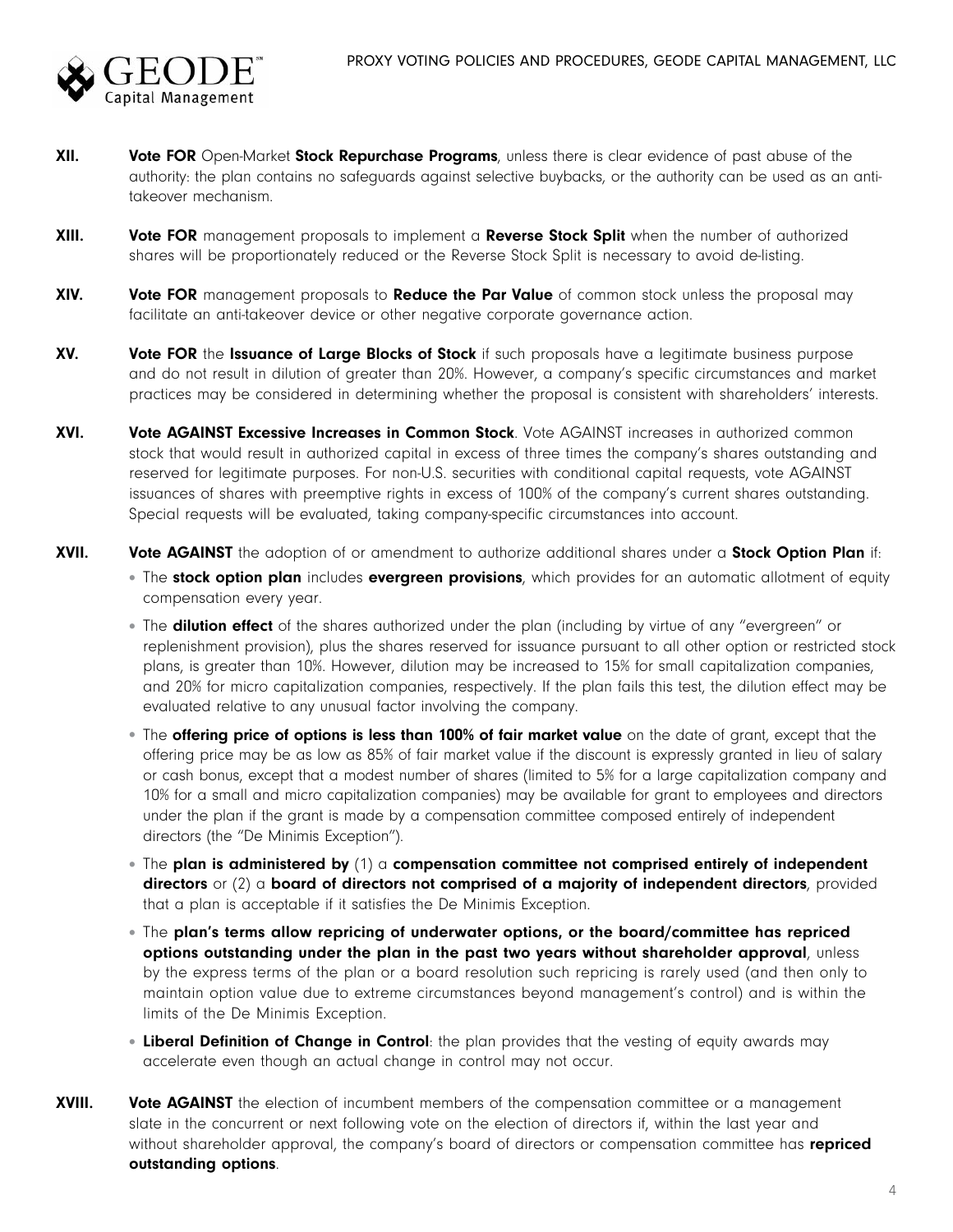

- XIX. Evaluate proposals to Reprice Outstanding Stock Options, taking into account such factors as: (1) whether the repricing proposal excludes senior management and directors; (2) whether the options proposed to be repriced exceeded the dilution thresholds described in these current proxy voting policies when initially granted; (3) whether the repricing proposal is value neutral to shareholders based upon an acceptable options pricing model; (4) the company's relative performance compared to other companies within the relevant industry or industries; (5) economic and other conditions affecting the relevant industry or industries in which the company competes; and (6) other facts or circumstances relevant to determining whether a repricing proposal is consistent with the interests of shareholders.
- XX. Vote AGAINST adoption or amendments to authorize additional shares for Restricted Stock Awards ("RSA") if:
	- The **dilution effect** of the shares authorized under the plan, plus the shares reserved for issuance pursuant to all other option or restricted stock plans, is greater than 10%. However, dilution may be increased to 15% for small capitalization companies, and 20% for micro capitalization companies, respectively. If the plan fails this test, the dilution effect may be evaluated relative to any unusual factor involving the company.
- XXI. Vote AGAINST Omnibus Stock Plans if one or more component violates any of the criteria applicable to Stock Option Plans or RSAs under these proxy voting policies, unless such component is de minimis. In the case of an omnibus stock plan, the dilution limits applicable to Stock Option Plans or RSAs under these proxy voting policies will be measured against the total number of shares under all components of such plan.
- XXII. Vote AGAINST Employee Stock Purchase Plans if the plan violates any of the relevant criteria applicable to Stock Option Plans or RSAs under these proxy voting policies, except that (1) the minimum stock purchase price may be equal to or greater than 85% of the stock's fair market value if the plan constitutes a reasonable effort to encourage broad based participation in the company's equity, and (2) in the case of non-U.S. company stock purchase plans, the minimum stock purchase price may be equal to the prevailing "best practices," as articulated by the Agent, provided that the minimum stock purchase price must be at least 75% of the stock's fair market value.
- XXIII. Vote AGAINST Stock Awards (other than stock options and RSAs) unless it is determined they are identified as being granted to officers/directors in lieu of salary or cash bonus, subject to number of shares being reasonable.
- XXIV. Vote AGAINST equity vesting acceleration programs or amendments to authorize additional shares under such programs if the program provides for the acceleration of vesting of equity awards even though an actual change in control may not occur.
- XXV. Vote FOR Employee Stock Ownership Plans ("ESOPs") of non-leveraged ESOPs, and in the case of leveraged ESOPs, giving consideration to the company's state of incorporation, existence of supermajority vote rules in the charter, number of shares authorized for the ESOP, and number of shares held by insiders. Geode may also examine where the ESOP shares are purchased and the dilution effect of the purchase. Geode will vote AGAINST a leveraged ESOP if all outstanding loans are due immediately upon a change in control.
- XXVI. Vote AGAINST management or shareholder proposals on other Compensation Plans or Practices if such plans or practices are *Inconsistent with the Interests of Shareholders*. In addition, Geode may vote AGAINST the election of incumbents or a management slate in the concurrent or next following vote on the election of directors if Geode believes a board has approved executive compensation arrangements inconsistent with the interests of shareholders.